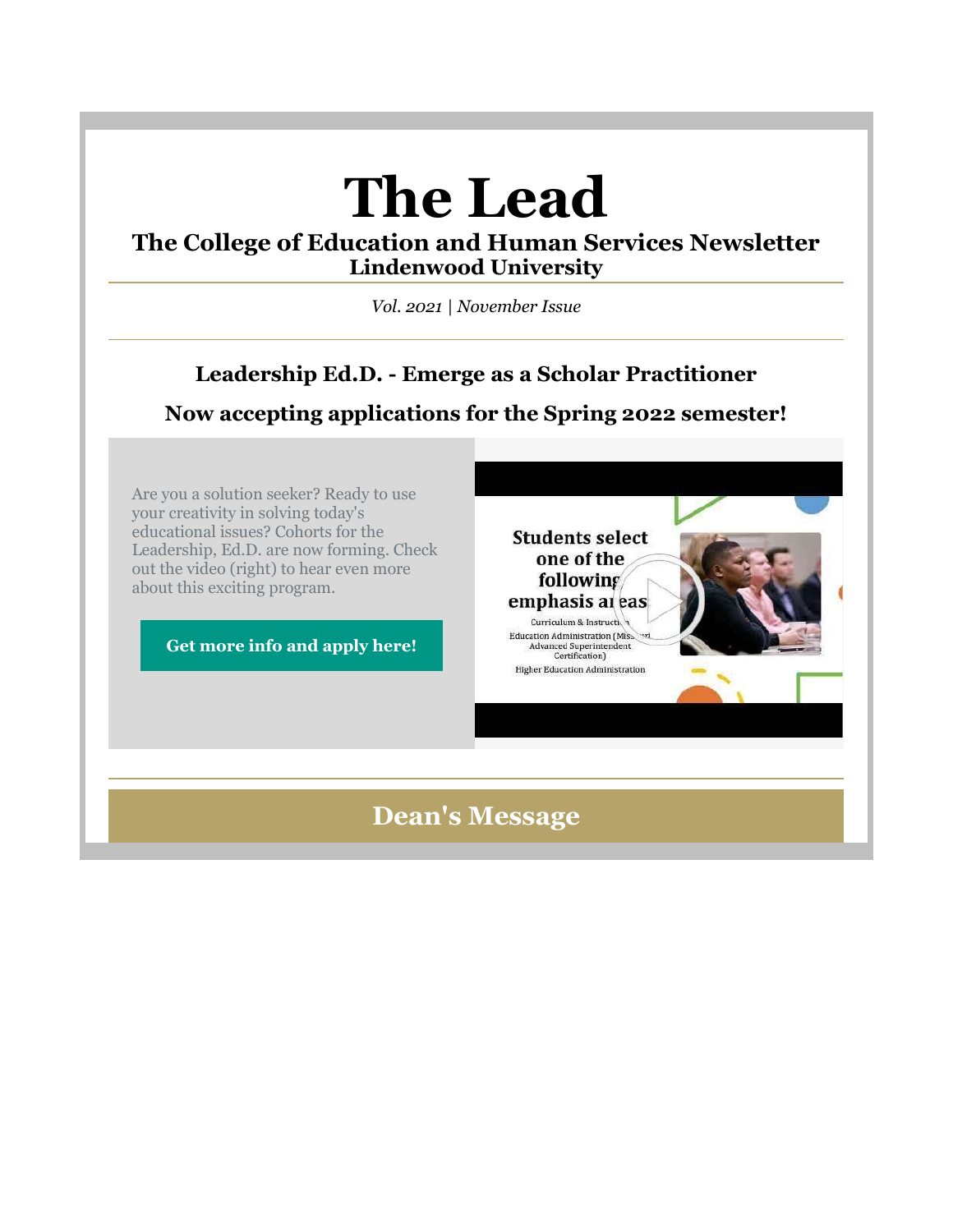#### Greetings everyone,

Colder weather will soon be upon us. The transitional winds and rain have arrived, and signs of the coming winter are evident. While it is not uncommon to "hunker down" during the cold months and hope for an early spring, we intend to use this time to update our college strategic plan. College ad-hoc committees will objectively review our organizational structures and processes as they relate to our mission and goals. Our Guided Pathways, Field Experience, and Dispositions taskforces will begin their work soon. Other groups will consider the relevance and impact of our curricular themes and our programming. We are committed to ensuring the continued quality of our programs, in service to our students, through a candid, reflective self-evaluation that is unbiased by



assumptions. By the time spring arrives, we plan to have the structure of our new strategic plan developed and ready for implementation in the Fall of 2022. A critical part of this process is the involvement of our stakeholders and community partners whose feedback will inform and enrich our revised plan. It will be a busy winter and, given the characteristic commitment of our faculty, staff, and partners, a rewarding spring, for sure.

I hope you enjoy this issue of The Lead, the monthly newsletter of the LU College of Education and Human Services. We sincerely welcome your feedback. If you have a news article that you would like to submit for publication, please contact Ms. Lisa Berryhill at [aberryhill@lindenwood.edu.](mailto:aberryhill@lindenwood.edu) We welcome the opportunity to celebrate your successes in The Lead.

Very best,

twodorf Aleffles

Anthony Scheffler, Ph.D. Dean, Lindenwood College of Education

**Featured Stories**

## **COEHS HOSTS TAILGATE**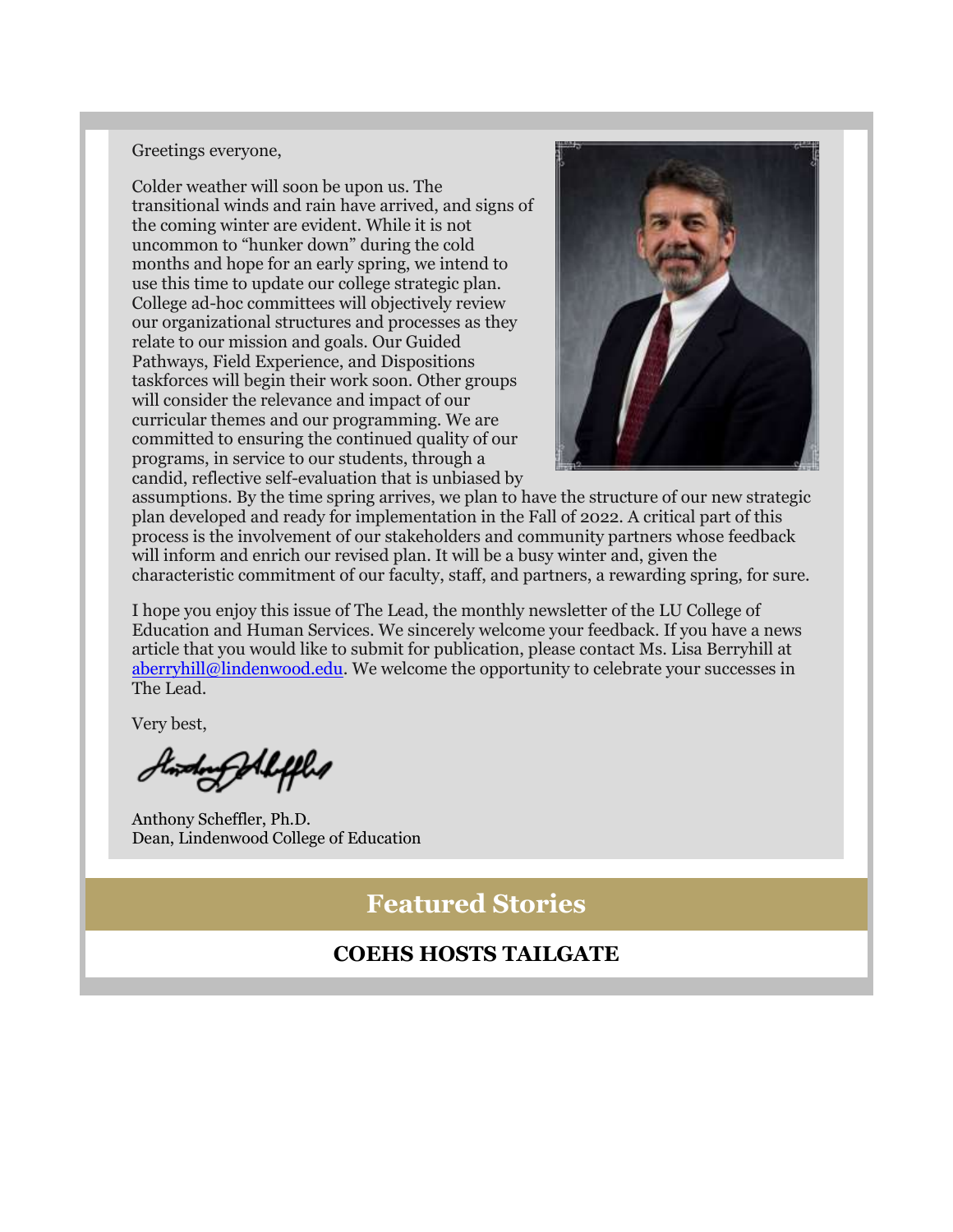The College of Education and Human Services hosted a Tailgate Event on Saturday, Oct. 23, 2021. The Lindenwood Lions took on Southwest Baptist College. The event was amazing and well attended by faculty and students. The experience was enhanced by the additional excitement of Community Day and Dark Carnival complete with carnival rides, games, and give-a-ways! The COEHS booth encouraged pictures of our very own lion, Murphy Johnson, and after the tailgate, the COEHS hosted a reception in the End-Zone where



we welcomed many special guests and friends of the COEHS in the VIP End-Zone Club.

## **Faculty Reconnect at Sack Lunch Social Event**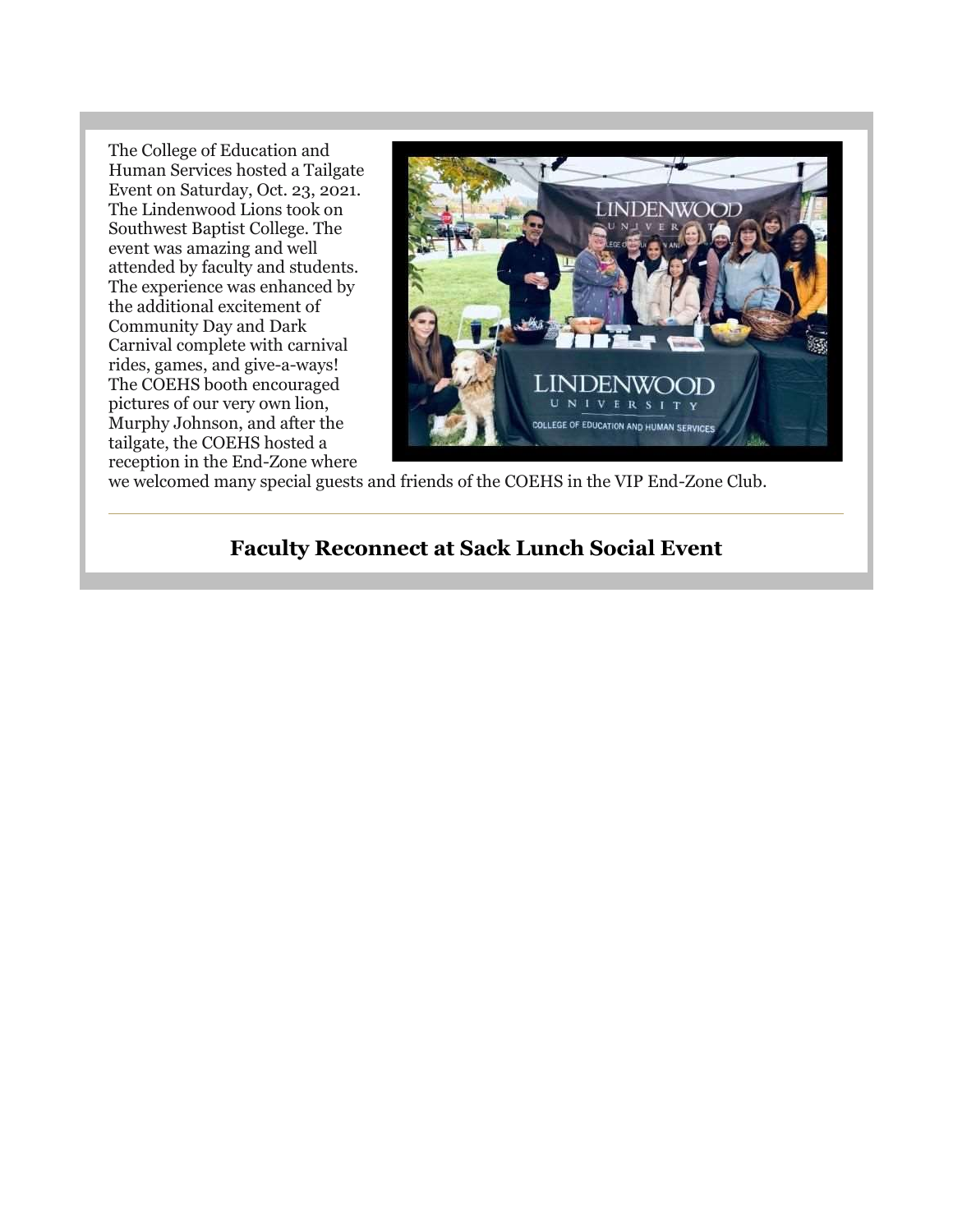

Faculty members in the COEHS enjoyed a Sack Lunch Soiree on September 30 in the pavilion across from Roemer Hall. This event allowed guests to socially distance themselves while enjoying lively banter and supportive work conversations. Interaction between colleagues was enjoyed as everyone ate their sack lunches and enjoyed some much-needed in-person" conversation. Attendees shared ideas and requests for future social events as they initiated discussions about work-related opportunities and challenges. This event helped support the critical human connection that is the basis for productive work and school relationships. We hope that this event is just the beginning of a fantastic year of connections!

**"Communication is merely an exchange of information, but connection is an exchange of our humanity." -Sean Stephenson**

**COEHS, Academic, Retention & Certification Center**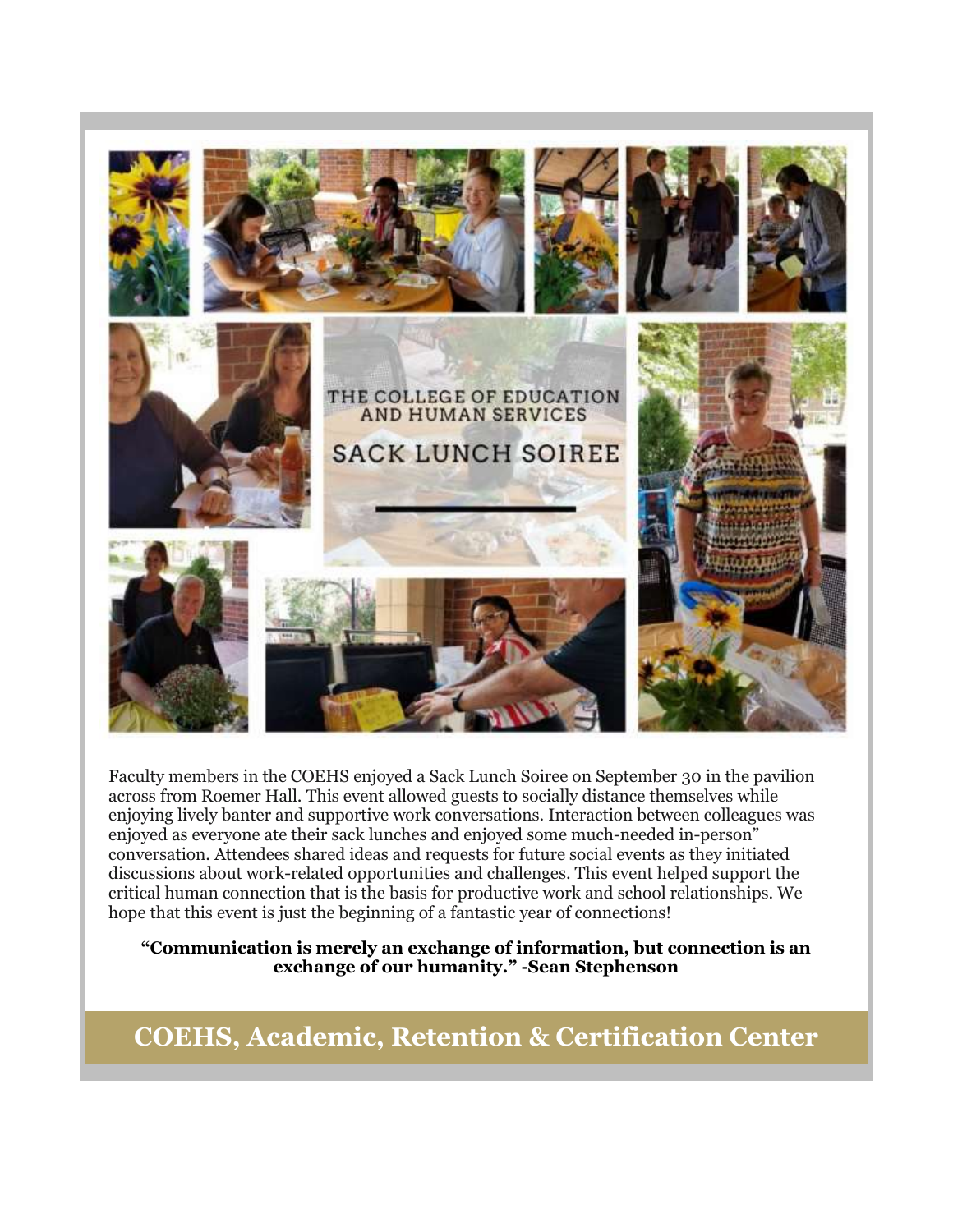## **COEHS Caught You Caring Award | Dr. Pavone**





The COEHS - Caught You Caring program honors any faculty, staff, or student worker who was "caught caring" or going the extra mile to help someone within the college.

Dr. Pavone is a Board Certified Behavior Analyst (BCBA) and a Licensed Behavior Analyst (LBA). She holds a B.A. degree in psychology from Saint Louis University, an M.S. degree in psychology from Capella University, and a Ph.D. in industrial-organizational psychology from Grand Canyon University. Dr. Pavone enjoys spreading her passion for behavior analysis to students in the Behavior Analysis program and the local community.

A comment from the nomination stated, "Dr. Pavone is a true gift to our world and was essential to my success at Lindenwood. The level of compassion that she exhibits and delivers to her students is above and beyond any professor, I have had in graduate school. Dr. Pavone lives her values by ensuring that ALL of her students reach their full potential. Dr. Pavone meets her students where they are and provides insight, strategies, and accommodations to ensure success. After graduating from Lindenwood, Dr. Pavone continued to mentor me as I entered the world of behavior analysis. Dr. Pavone's mentorship has allowed me to say "yes" to opportunities and sharpen my skills without fear. Dr. Pavone was and is such an asset to the Lindenwood family. Dr. Pavone is an instructor and human that uses her intelligence, kindness, and amazing work ethic to ensure her students, colleagues, and mentees find their niche in the field of ABA."

**[CLICK HERE to submit nominations](https://nam04.safelinks.protection.outlook.com/?url=https%3A%2F%2Fr20.rs6.net%2Ftn.jsp%3Ff%3D0015abTkrdpAVPx09GBQD_AfWXTOYMZgUXJ327L0_KMN9UBOD7zzQhVzjbwk0vOodOHSqeMIVlVoJOTYn_RHsgdVygwAwTtLksvK0_kuMUI65s-KOFcHvIrk1SRITzYSOnPC7kxHnUPfJNNNqQCOEcWeAhJFDjv-DN2iZSSKa0w5M01LH7sEoFvZ9G4M5XoN4SbYWaK8gVHerdJVXb0vUQMNYxsOFAmtjhE40acOvXXplX6cXTTKaG8hWlDaafmM7xXxwAx66-88CkkBqtMvAYBjB7U4s0mmkNtnkA5575lHVWvLr-XIuNH_A%3D%3D%26c%3D7frSRQnWKkGeg84yC4F1CXKaPZWoz4SZnhABot4NspFH9KxFkWZVnw%3D%3D%26ch%3DOyTp40uIC0Z_4jKwOf0_aUnutovzqWfi4J9WdVGRZzOf_Tp6yc9y_Q%3D%3D&data=04%7C01%7Cphuffman%40lindenwood.edu%7C6d79077c682747c847b708d99d51922c%7C3d72f08e540a4c68905d9e69c4d9c61e%7C1%7C0%7C637713795941139509%7CUnknown%7CTWFpbGZsb3d8eyJWIjoiMC4wLjAwMDAiLCJQIjoiV2luMzIiLCJBTiI6Ik1haWwiLCJXVCI6Mn0%3D%7C1000&sdata=AjGUJBeT%2F%2FLecx3b7A%2FyQ9HaPP0wUyFBNn3Nz3vNek4%3D&reserved=0)**

# **Curriculum & Instruction**

**Kappa Delta Pi, Tau Phi Connections**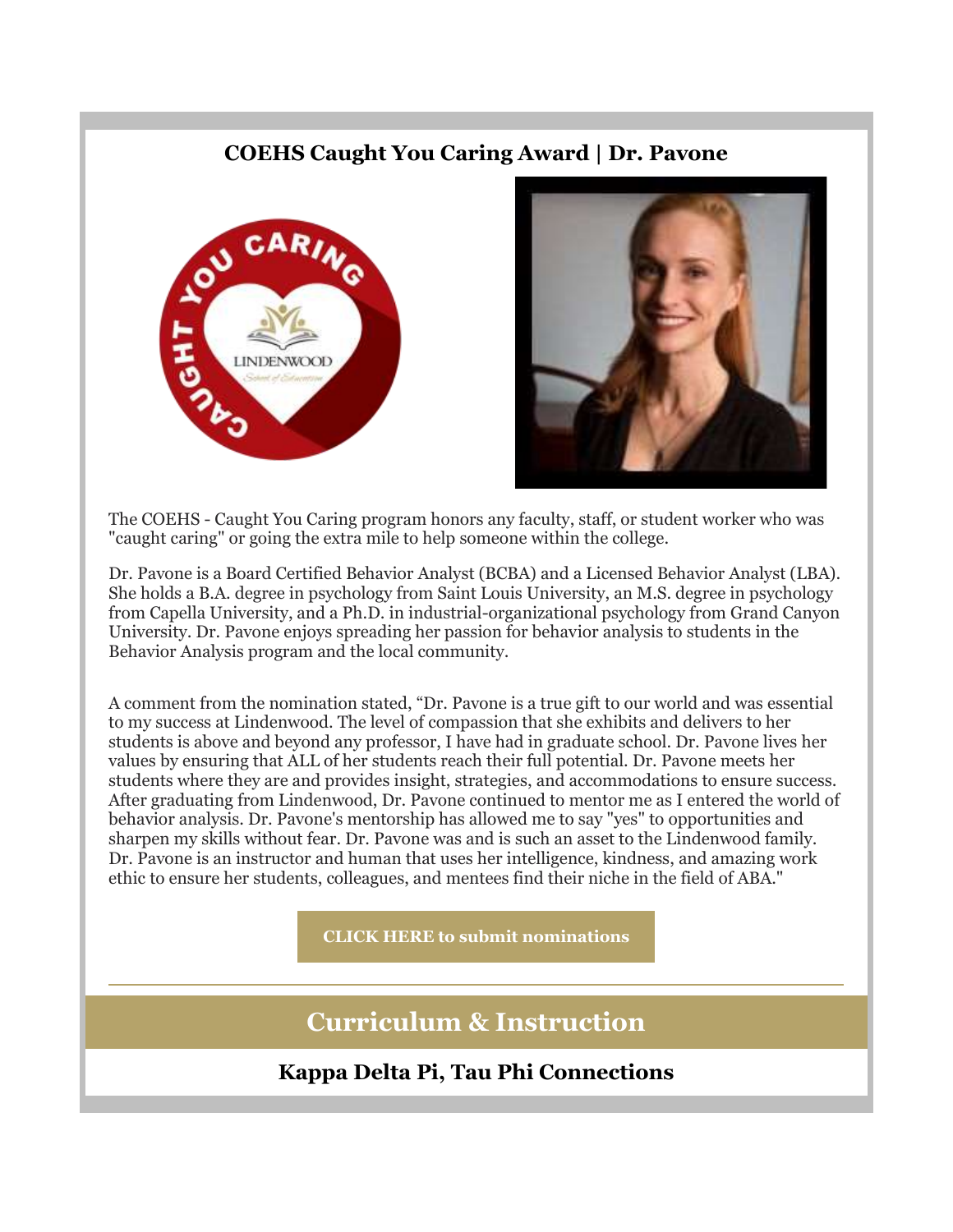

Kappa Delta Pi, Tau Phi chapter at Lindenwood University invites you to connect! If you are/were a Kappa Delta Pi member and currently serve in the field of education, we want to speak with you.

If you are a current undergraduate or graduate student at Lindenwood and would like more information about joining Kappa Delta Pi, please connect with us!

Any past member or potential member is encouraged to contact Dr. Amanda Aldridge at [aaldridge@lindenwood.edu](mailto:aaldridge@lindenwood.edu) for more information.

## **Dr. Stephen Schwartz Presents at the Kansas-Missouri International Dyslexia Association Conference**

Adjunct instructor, Dr. Stephen Schwartz of the Curriculum and Instruction faculty presented *Data-Driven Change: How a Study Redefined the Teaching of Reading at an Elementary School* at the International Dyslexia Association Conference. The presentation discussed the results of a comparative analysis of student achievement of first-grade students using Fundations vs. Heggerty and Words Their Way. According to the results, significant gains in reading were reported for the firstgrade students in the Fundations classroom. The presentation discussed the study results and how the data was used to change reading instruction at an elementary school.

The conference also featured speakers that discussed structured literacy, forms of dysgraphia, variability in dyslexia evaluation, assistive technology to assist individuals with dyslexia, dysgraphia, and dyscalculia. Attendees included practitioners from across the United States.

Congratulations to Dr. Stephen Schwartz for an academic presentation about the science of reading!

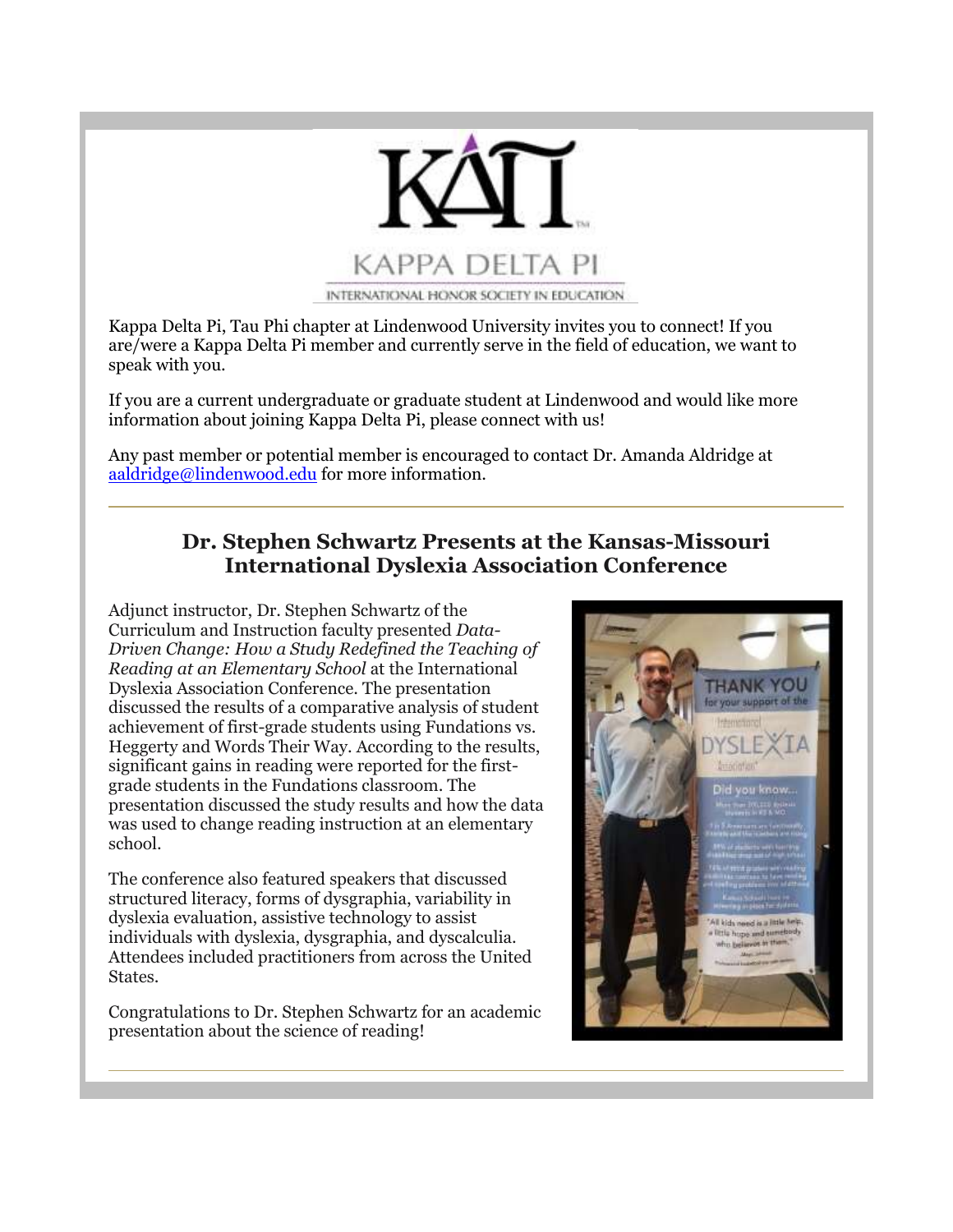# **Student Teaching Spotlight**

# **Meet Brianna Guptill- LindenTeach Intern**



Brianna Guptill is in her senior year at Lindenwood University, where she is pursuing a Bachelor's degree in Middle School Education Mathematics with grades 5-9 certification. During this fall semester, she will be a LindenTeach Intern for the Wright City School District, and in the spring she will have the opportunity of completing her student teaching there as well. Born in Washington State, Brianna has lived all over the United States because her father was in the military. l Her family finally settled in Missouri in 2000.

Brianna's son Easton is her inspiration, as she decided to pursue her lifelong dream of teaching when Easton was born in 2013. Brianna's past teachers were a blessing during difficult family problems, and Brianna knew she wanted to impact on students' lives the way those teachers made an impact on hers. She wants to inspire students to pursue their dreams and realize that they are capable of amazing things. She is excited to have a classroom of her

own, and she is passionate about teaching math. Since mathematics is a difficult subject for a lot of students to understand, she hopes that her enthusiasm and love for the subject will rub off on her students and encourage them to persevere and become lifelong learners. Brianna is very delighted to be a LindenTeach internship and gain meaningful practical experience and grow as a student and future educator.

## **Meet Natalie Camerer - LindenTeach Intern**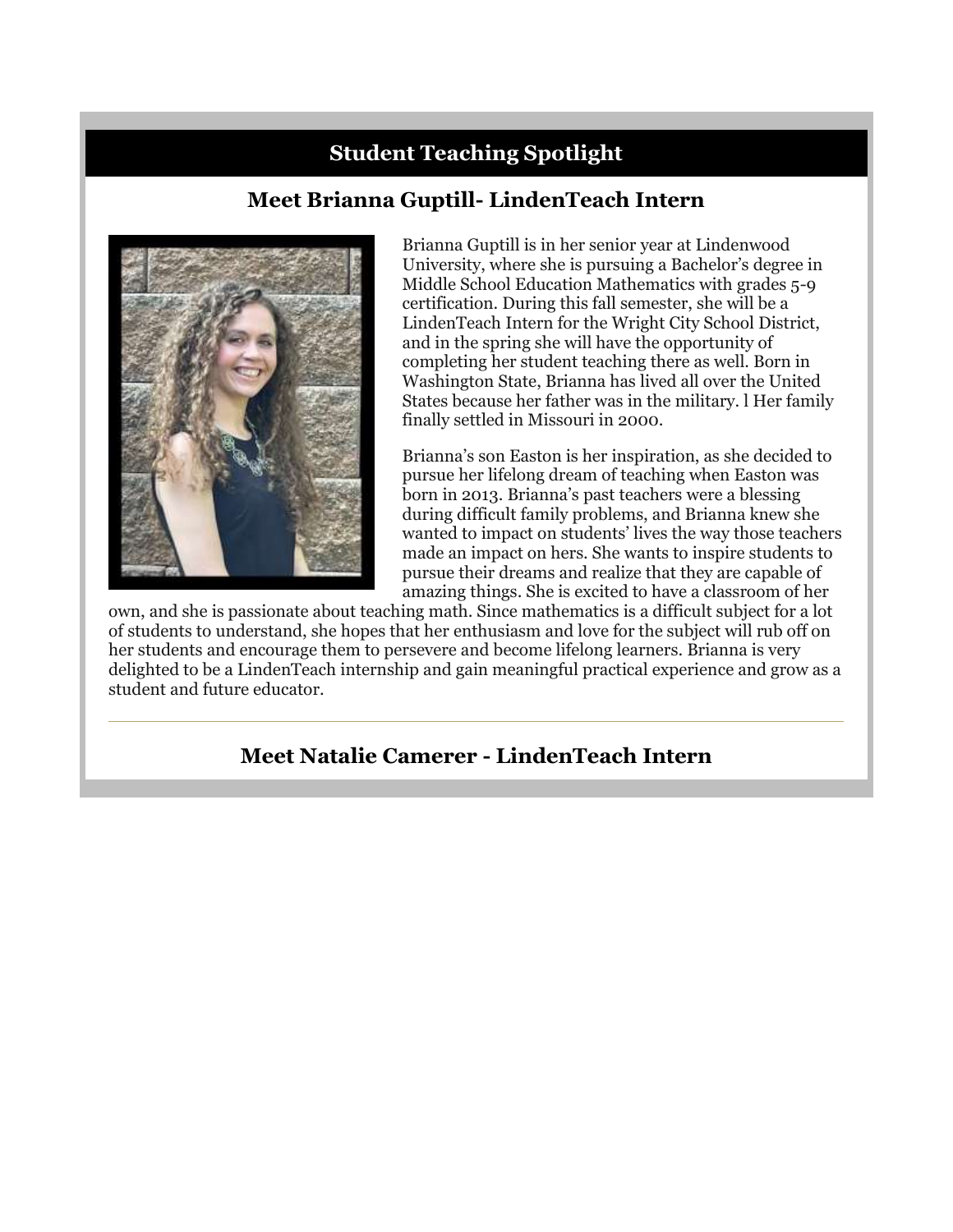

Originally from Bethalto, IL, Natalie Camerer is in her senior year at Lindenwood University, pursuing a Bachelor's Degree in Elementary Education. Natalie is currently serving as the Vice President of Operations for Sigma Sigma Sigma Sorority on campus, providing her with valuable leadership experiences she hopes to use during her teaching.

From a very young age, Natalie knew she wanted to become a teacher. "I remember looking up to all of my teachers and saying I wanted to be like them when I grew up." As she got older, her passion for working with elementary-aged children grew stronger. Before attending Lindenwood University, Natalie worked as a nursery attendant at her church, St. John's United Church of Christ. Here, she worked with children anywhere from preschool to 3rd grade and said of her

time there, "Being able to watch children I've known since they were born to grow and develop into exceptional students and leaders solidifies my decision to become a teacher." For her first two years in college, Natalie worked at a nearby country club watching children of the members in their Kid's Room. This experience, Natalie says, "gave me even more confidence and experience working with school-aged children." During her sophomore year at Lindenwood, Natalie heard of the LindenTeach internship opportunity and jumped at the chance to receive a real, meaningful classroom experience. "I think this internship is going to help prepare me for student teaching as I will already have relationships with teachers and administrators in the district." Natalie will be interning and student teaching in the St. Charles School District and hopes to stay in the area following graduation in May 2022.

Learn more about the LindenTeach program and apply for a LindenTeach Internship by visiting the LindenTeach website.

#### **Applications for Spring 2022 internships close on December 1st.**

**[Click Here to Visit the LindenTeach Website](https://nam04.safelinks.protection.outlook.com/?url=https%3A%2F%2Fr20.rs6.net%2Ftn.jsp%3Ff%3D0015abTkrdpAVPx09GBQD_AfWXTOYMZgUXJ327L0_KMN9UBOD7zzQhVzo1OH_vdNtHXkGvpKus9nuE_dNqcD-RBDKCu5AR020V4YgbQ7tJfDcr-T1mFMgu1kvHpYino4SUScjC-W50W7_6HwtFTzEfboCaYNVaOQy8zE_fJwwS7gy2wqubyU3A5Rv--z5dzXN2Vw4vAwFfO8hAQTJQy0ZS9f7JaciPCPOhDc5c-_n70jED0fAkxPV5X5DOeMYpFbQruaRQwwwzvcNQ%3D%26c%3D7frSRQnWKkGeg84yC4F1CXKaPZWoz4SZnhABot4NspFH9KxFkWZVnw%3D%3D%26ch%3DOyTp40uIC0Z_4jKwOf0_aUnutovzqWfi4J9WdVGRZzOf_Tp6yc9y_Q%3D%3D&data=04%7C01%7Cphuffman%40lindenwood.edu%7C6d79077c682747c847b708d99d51922c%7C3d72f08e540a4c68905d9e69c4d9c61e%7C1%7C0%7C637713795941149460%7CUnknown%7CTWFpbGZsb3d8eyJWIjoiMC4wLjAwMDAiLCJQIjoiV2luMzIiLCJBTiI6Ik1haWwiLCJXVCI6Mn0%3D%7C1000&sdata=er4llUNnvxOEf7ugRO2vgA35RMTwtD7aOhvlU%2Faud7I%3D&reserved=0)**

# **Educational Leadership**

## **Educational Leadership Spotlight on Faculty**

In an effort to help our readers get to know our faculty and adjuncts working in Educational Leadership, we will be spotlighting a member of our team each month. This month, our Spotlight falls on our newest faculty member: **DR. BOB STEFFES**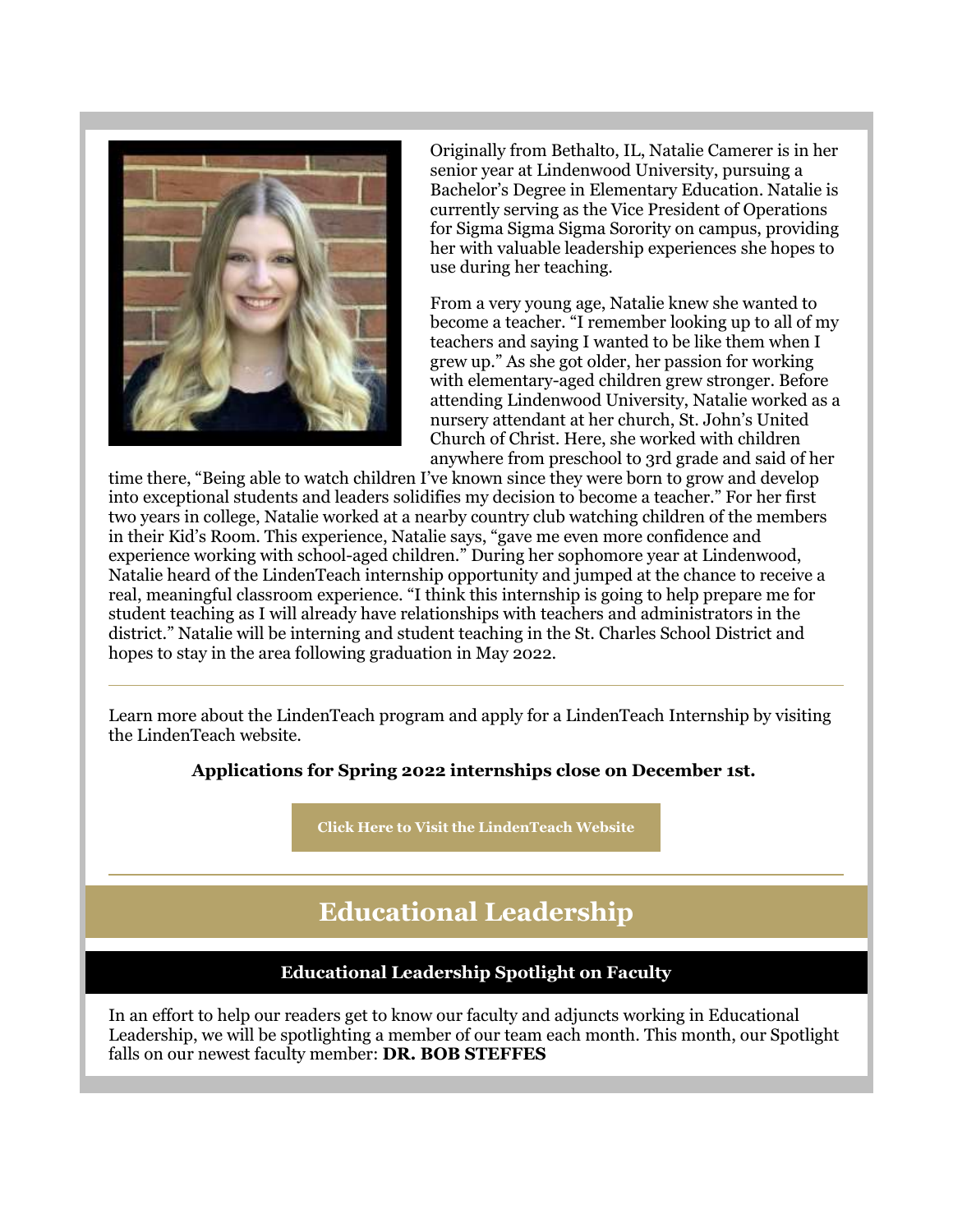

#### **What brought you to Lindenwood?**

Six years ago, Dr. John Long, retired Chair of the Doctoral Program at Lindenwood, mentioned to me that Lindenwood had a teaching position open. At the time, I was the Director of the St. Louis Campus for Columbia College and was serving in a purely administrative role. After spending 32 years in public education, 20 years as an Assistant Principal or Principal, I had spent a total of 25 years as a full-time administrator. I decided that it was time to get back to my true passion – teaching. I applied for the position and was fortunate enough to be hired.

#### **What are your research interests?**

Middle Level Education, Data-Based Decision Making, School Administration.

#### **What motivates you as an educator?**

I love working with students and really getting to know them. Understanding their motivations and passions; working with them to help get them to the next level is exciting. I truly enjoy working with my colleagues and discussing ways to improve our classes and our department. I have learned so much from these discussions and believe that I am a much better teacher as a result.

#### **What do you like best about teaching?**

Like probably every other teacher out there I like those "aha" moments when students really connect with what I am teaching. Those are some of the very best motivators. I also enjoy learning about best practices and applying these to my classes. Even though I have been in education my entire career, I am learning new ways to teach and engage our students every day. Online Teaching, Cultural Responsiveness, Diversity and Inclusion, and Student Engagement are just a few of the areas that have had major impacts on my teaching.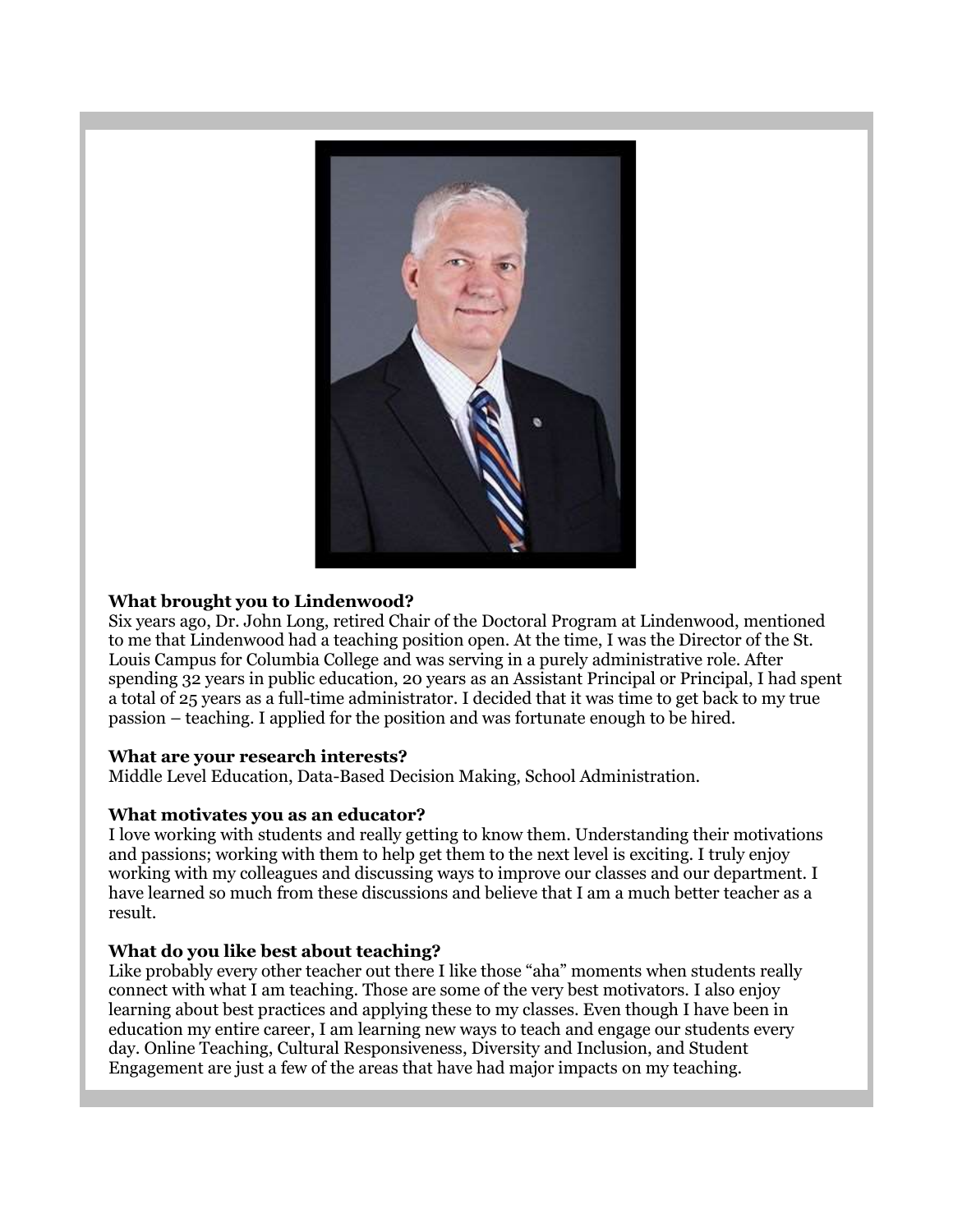#### **What impresses you about our students?**

Their grit and perseverance. Nearly all of my students are full-time teachers or administrators, and they are trying to balance their personal and professional responsibilities with being a student. It is not an easy task. This has been especially true over the last couple of years with the pandemic. They have all had to deal with additional challenges, yet they continue to push through in their classes.

#### **What authors or books have influenced you personally and/or professionally?** At the

very front is Stephen Covey's *7 Habits of Highly Effective People*. I was first introduced to his work as I was finishing my doctoral program (MANY years ago) and heard him speak at a conference. Since that time, I have utilized many of the habits in both my professional and personal life. Other books include Jim Collins' *Good to Great, The Art and Science of Teaching* by Bob Marzano, and *Leading with Soul* by Lee Bolman and Terrence Deal.

## **Drs. Wisdom, Whitacre, Elder, and Leavitt Participate in CPED 2021 Convening**



Setting a Community Responsive Agenda for the Next 100 Years Operationalizing the CPED Framework to prepare educational professionals who engage inquiry for and with communities and ensure all students learn and thrive in just and equitable systems.

Representing the College of Education and Human Services, faculty participated in numerous sessions on improvement science and the dissertation in practice. Faculty also participated in Community Improvement Groups (CIGs)

related to online learning and EdD programs for Social Justice and dissertation in practice. Lindenwood University recently became a member of the Carnegie Project of the Education Doctorate to continually improve the educational doctorate and the student experience.

# **Dr. Steffes Attends MoASSP Conference**

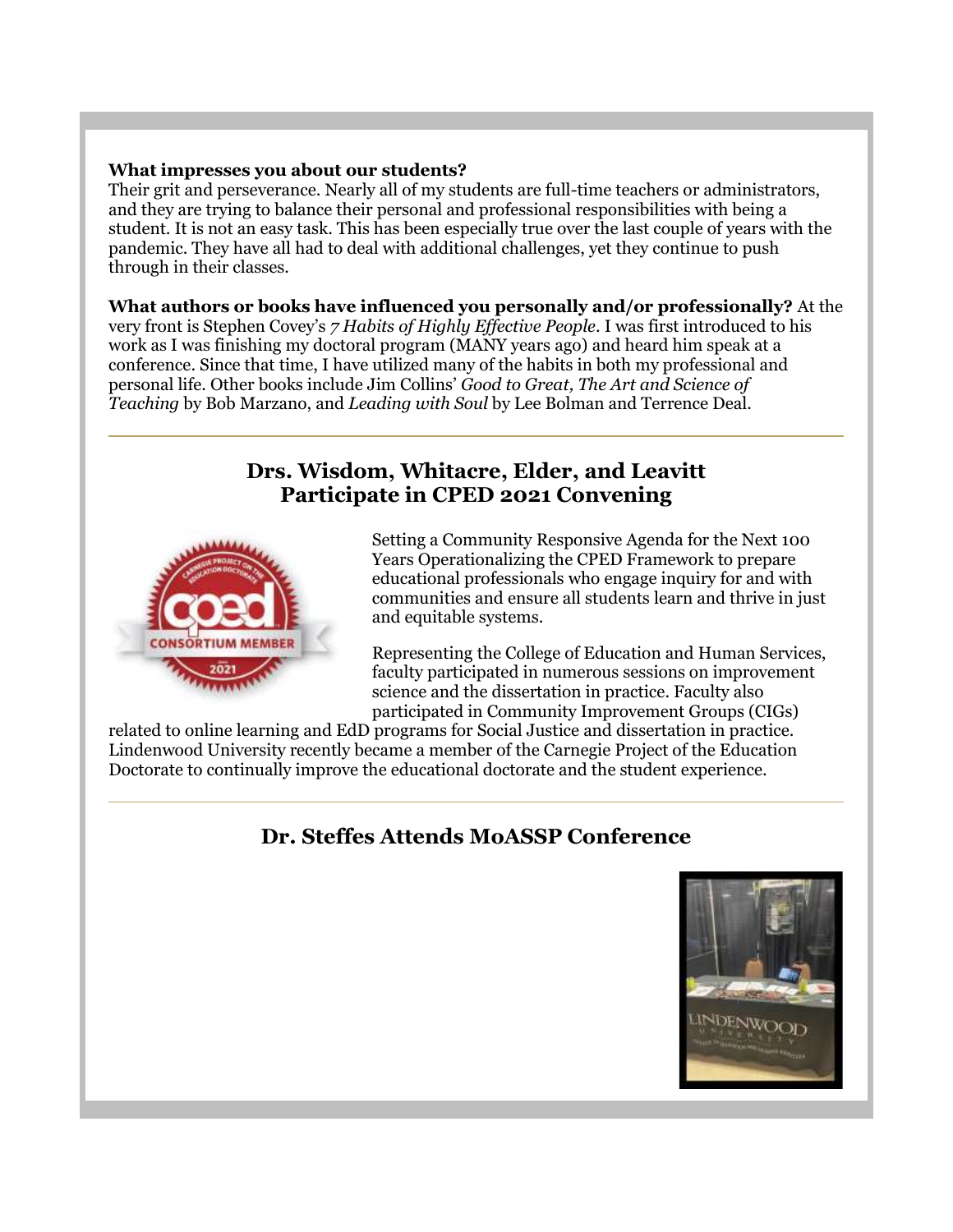Dr. Bob Steffes, Department Chair for Educational Leadership, recently attended the Missouri Association of Secondary Principal's 2021 Fall Conference in Columbia, MO. Dr. Steffes promoted Lindenwood University and COEHS programs with a booth in the Exhibit Hall, and also attended some breakout sessions related to current trends in school administration.

# **Dissertation Help Sessions**

Dr. Nasser is holding the following dissertation help sessions. While these sessions are most appropriate for students who have enrolled in or completed Capstone I, any student may join. See below for the zoom information.

**November 23 7:00pm-8:00pm** Join Zoom Meeting **[https://zoom.us/j/99210333081?pwd=eEJnSURKUVBJRU9LNDdlTDQ0TENLQT09](https://nam04.safelinks.protection.outlook.com/?url=https%3A%2F%2Fr20.rs6.net%2Ftn.jsp%3Ff%3D0015abTkrdpAVPx09GBQD_AfWXTOYMZgUXJ327L0_KMN9UBOD7zzQhVzoHyCjjodkYDzfKCRkTgg_FwDw11GHEwcF6SyAaxmnhev1NcSn_XYn4Rf4ifz3QwkYQF1Bt3Q-bjXfZd9YgYdzmnpOOdy1fomAb2qW--GYVRdV3wmeAyUGLrVwhKshoUavJQekJGAxUp4O-LnQRXrZQvQaqgTTEVpg%3D%3D%26c%3D7frSRQnWKkGeg84yC4F1CXKaPZWoz4SZnhABot4NspFH9KxFkWZVnw%3D%3D%26ch%3DOyTp40uIC0Z_4jKwOf0_aUnutovzqWfi4J9WdVGRZzOf_Tp6yc9y_Q%3D%3D&data=04%7C01%7Cphuffman%40lindenwood.edu%7C6d79077c682747c847b708d99d51922c%7C3d72f08e540a4c68905d9e69c4d9c61e%7C1%7C0%7C637713795941159417%7CUnknown%7CTWFpbGZsb3d8eyJWIjoiMC4wLjAwMDAiLCJQIjoiV2luMzIiLCJBTiI6Ik1haWwiLCJXVCI6Mn0%3D%7C1000&sdata=9lAmSqg4qyhNRpIDzStVQUyscxixEjhQgN2jaenabC4%3D&reserved=0)** Meeting ID: 992 1033 3081 Passcode: Ec7vF0

**[Click here to join meeting](https://nam04.safelinks.protection.outlook.com/?url=https%3A%2F%2Fr20.rs6.net%2Ftn.jsp%3Ff%3D0015abTkrdpAVPx09GBQD_AfWXTOYMZgUXJ327L0_KMN9UBOD7zzQhVzoHyCjjodkYDzfKCRkTgg_FwDw11GHEwcF6SyAaxmnhev1NcSn_XYn4Rf4ifz3QwkYQF1Bt3Q-bjXfZd9YgYdzmnpOOdy1fomAb2qW--GYVRdV3wmeAyUGLrVwhKshoUavJQekJGAxUp4O-LnQRXrZQvQaqgTTEVpg%3D%3D%26c%3D7frSRQnWKkGeg84yC4F1CXKaPZWoz4SZnhABot4NspFH9KxFkWZVnw%3D%3D%26ch%3DOyTp40uIC0Z_4jKwOf0_aUnutovzqWfi4J9WdVGRZzOf_Tp6yc9y_Q%3D%3D&data=04%7C01%7Cphuffman%40lindenwood.edu%7C6d79077c682747c847b708d99d51922c%7C3d72f08e540a4c68905d9e69c4d9c61e%7C1%7C0%7C637713795941169376%7CUnknown%7CTWFpbGZsb3d8eyJWIjoiMC4wLjAwMDAiLCJQIjoiV2luMzIiLCJBTiI6Ik1haWwiLCJXVCI6Mn0%3D%7C1000&sdata=CtFLYf5YVdb67sEmurWoD5F4fmdXlLrzKwxTOzy5dyo%3D&reserved=0)**

# **Human Services**

## **Counseling**

## **Lambda Chi Chapter – Chi Sigma Iota, International Honor Society in Counseling**



Chi Sigma Iota, the International Counseling Academic and Professional Honor Society, was established in 1985 to provide recognition for outstanding academic achievement and service within the counseling profession. In 1995, the Lambda Chi Chapter of Chi Sigma Iota was established at Lindenwood University. As a local, campus based chapter, Lambda Chi infuses the tradition of scholarship and academic excellence in counseling into the living fabric of the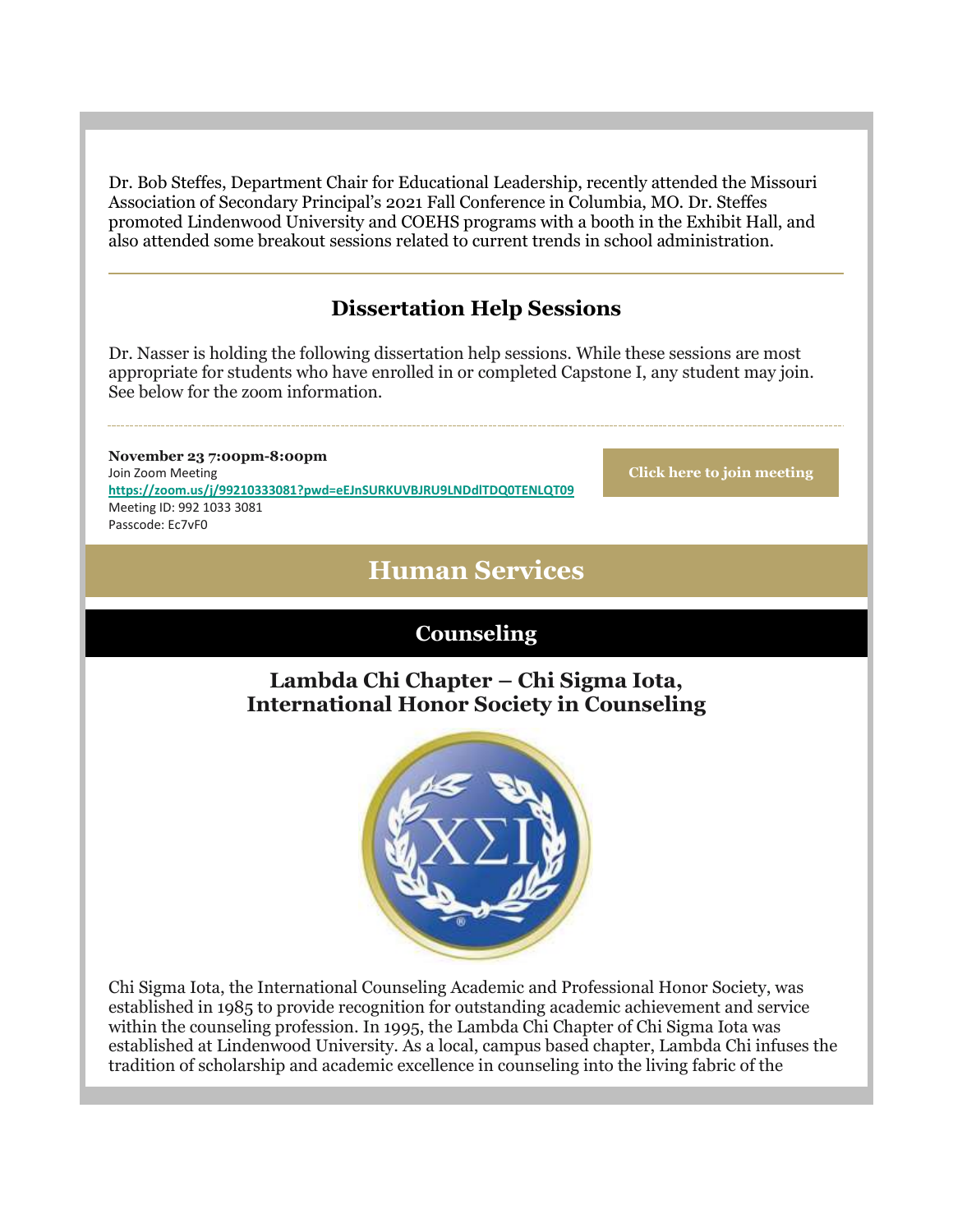University, bringing a sense of community and shared a commitment to our mental health traditions and the greater profession. After more than 25 years, Lambda Chi continues to connect our counseling students in School Counseling and Clinical Mental Health Counseling with the national CSI organization, and provides an excellent opportunity for networking and the sharing of discussion and ideas for our students.

As the Chapter continues to emerge from hiatus during the pandemic, our student leadership has remained strong. Our Chapter Co-Presidents, Gerricka Johnson and Alfa Ramirez, are eager to discuss the Chapter! Membership is by invitation, and criteria include an overall GPA of at least 3.5, with at least 18 credit hours already completed in the graduate program. Eligible students will receive electronic invitations via their Lindenwood email account, with invitations distributed again in the Spring of 2022.

Students may contact Dr. Michael Rankins, Chapter Faculty Advisor, for additional information. Michael can be reached at the following email address: **[mrankins@lindenwood.edu](mailto:mrankins@lindenwood.edu)**

# **Social Work**

# **Over 20 years of Service to the Community**





Since 1998, the Social Work Student Alliance (SWSA) has provided services to the community through various projects. SWSA's hallmark event is the annual Adopt-a-Family. SWSA raises funds for sponsoring a family from one of our practicum agencies. To empower the families, SWSA members take the parents shopping for their children—parents know what their children want, they just don't have the money when other bills have to come first. We then help parents wrap the gifts while the children enjoy a pizza party with other SWSA members. We only ask parents pay it forward to others in need when able. We hope to renew the meaningful event this year. Please give, if able!

SWSA also hosts Empty Bowls. Our members work with the Art Department students to sell bowls to remind us of what it means not to have a meal. SWSA members donate the proceeds to agencies helping with food insecurity. This year, completed the project online to sell the bowls. Empty Bowls funds have been channeled to Food Outreach, a St. Louis agency working with those diagnosed with AIDS and cancer, and to the Aging Ahead for the St. Charles County Mealson-Wheels program.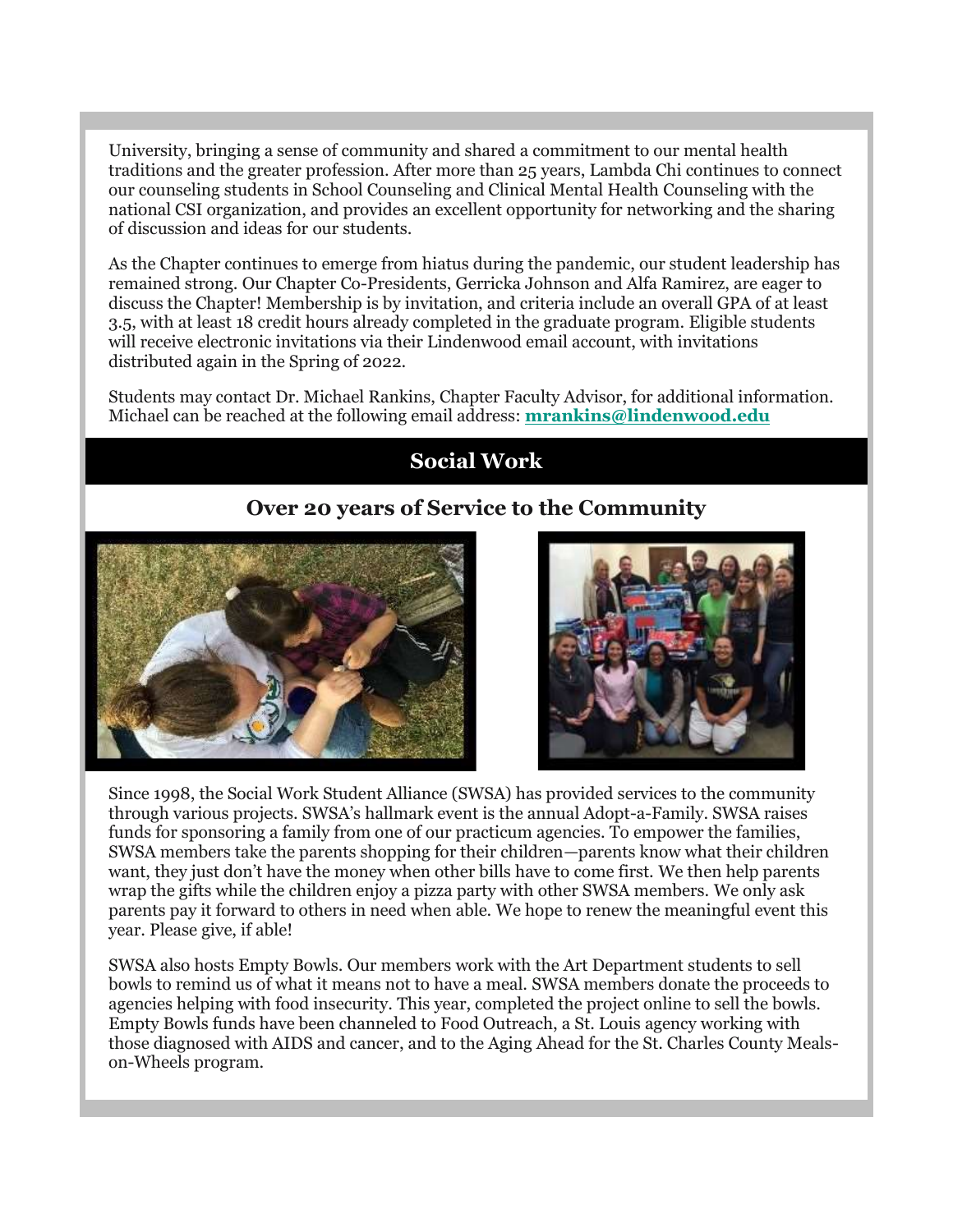Over our 20+ year history, SWSA has hosted a play on sexual assault with a discussion panel, cosponsored a trip to the African American History and Culture Museum in Washington, D.C., and participated in a volunteer trip to a Lakota reservation in South Dakota. SWSA continues to be committed to helping others and strengthening our community.

Want more information or would like to give? Contact Dr. Carla Mueller at **[cmueller@lindenwood.edu](mailto:cmueller@lindenwood.edu)**.



# **Upcoming Professional Development Opportunities**

Join Dr. Tawni Ferrarini, director of the Economic Education Center, as she leads two virtual workshops for educators in November. The webinars are free but registration is required. These events are part of the ongoing professional development opportunities offered through the Council for Economic Education's **[EconEdLink.](https://nam04.safelinks.protection.outlook.com/?url=https%3A%2F%2Fr20.rs6.net%2Ftn.jsp%3Ff%3D0015abTkrdpAVPx09GBQD_AfWXTOYMZgUXJ327L0_KMN9UBOD7zzQhVzhM05ku32TNlONuRMIVi6kXdg2A25JD094-DBwtzcCHR9QKykdg9q9RXsidMhOH3sAvgYlreEYBVfBBofHnfVWg07x7G8TRC2Q%3D%3D%26c%3D7frSRQnWKkGeg84yC4F1CXKaPZWoz4SZnhABot4NspFH9KxFkWZVnw%3D%3D%26ch%3DOyTp40uIC0Z_4jKwOf0_aUnutovzqWfi4J9WdVGRZzOf_Tp6yc9y_Q%3D%3D&data=04%7C01%7Cphuffman%40lindenwood.edu%7C6d79077c682747c847b708d99d51922c%7C3d72f08e540a4c68905d9e69c4d9c61e%7C1%7C0%7C637713795941169376%7CUnknown%7CTWFpbGZsb3d8eyJWIjoiMC4wLjAwMDAiLCJQIjoiV2luMzIiLCJBTiI6Ik1haWwiLCJXVCI6Mn0%3D%7C1000&sdata=zH07hoFJ03e%2Bfn1BI8fVR%2FwBZErPSxnYs3EOxZf%2FNMs%3D&reserved=0)**

**November 3, 5PM-6PM (CT) | Your Personal Finance for Teachers: Making Informed Decisions Around Current Events**

In this personal finance webinar, predict how current events can likely impact various returns and risks of investment portfolios. This interactive session will ask participants to first identify the key features different across common investment tools typically used to fund retirement. We will then evaluate how each performs in different macroeconomic situations. Participants will then consider how current events likely impact saving and investing strategies. Participants will learn how key macroeconomic events affect bonds, stocks, and other investment vehicles and analyze steps to mitigate risks and moderate potential swings in returns.

**[Click Here to Register](https://nam04.safelinks.protection.outlook.com/?url=https%3A%2F%2Fr20.rs6.net%2Ftn.jsp%3Ff%3D0015abTkrdpAVPx09GBQD_AfWXTOYMZgUXJ327L0_KMN9UBOD7zzQhVzhM05ku32TNljlEzKG761ZBEX2SE15yVNU47tQHcL2NskTcgiT7cfqkF10R3Z7EuOoTzDP88Rduk_GBv3vuY7u3uOn7GM23P1dro7_jxIvCfKjS2gbuXzAjPZWCC4aVt51aOXh1VCOzLzj2u5xp4-X_wiosdeOPkdtevjnCLYlWOWcmSpVB1U115fKELi1-1_idOx61D66t8cL8ffUSO6APHpqZydLFMEA%3D%3D%26c%3D7frSRQnWKkGeg84yC4F1CXKaPZWoz4SZnhABot4NspFH9KxFkWZVnw%3D%3D%26ch%3DOyTp40uIC0Z_4jKwOf0_aUnutovzqWfi4J9WdVGRZzOf_Tp6yc9y_Q%3D%3D&data=04%7C01%7Cphuffman%40lindenwood.edu%7C6d79077c682747c847b708d99d51922c%7C3d72f08e540a4c68905d9e69c4d9c61e%7C1%7C0%7C637713795941179320%7CUnknown%7CTWFpbGZsb3d8eyJWIjoiMC4wLjAwMDAiLCJQIjoiV2luMzIiLCJBTiI6Ik1haWwiLCJXVCI6Mn0%3D%7C1000&sdata=vhhmWauepqzD4faF%2BGQ1wPNSr%2BiNg47S5FVdEVIR5fE%3D&reserved=0)**

**November 10, 5PM-6PM (CT) | Your Personal Finance for Teachers: Protecting Your Assets and Using Debt Strategically**